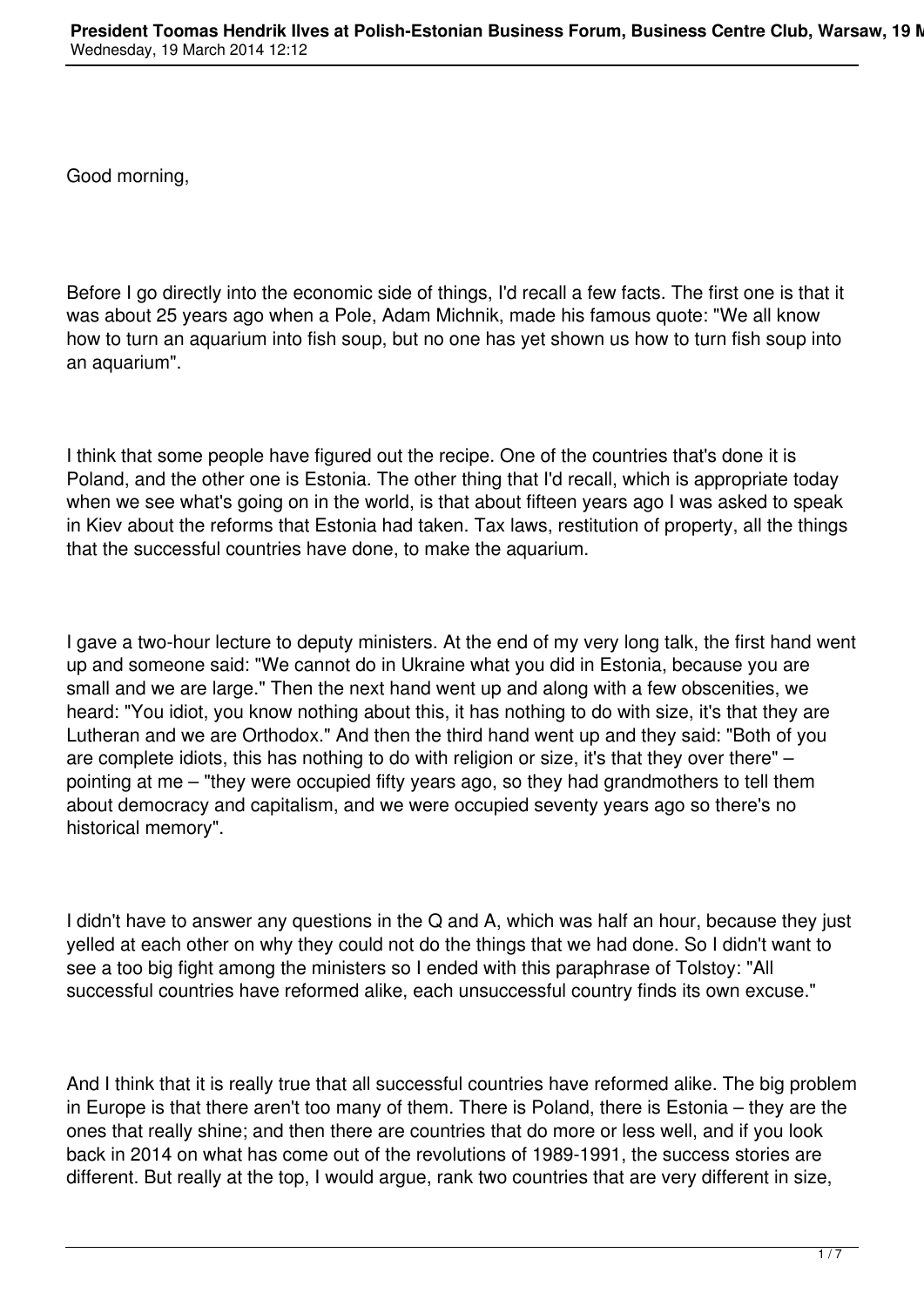very different in religion and very different in the historical memories they have, and therefore I think that we should look at the basic principles of the reforms that we have undertaken and use this as a model, and I think that when we look at Ukraine today, we should keep in mind that regardless of size or religion, reforms are really a function of whether you have the courage to take them and whether you are willing to go through the difficult process of it. If there are two countries that have something to teach Ukraine, then it is Estonia and Poland.

I also think that if they don't do it this time, this is their third chance – because they didn't do it in 1991-92, they didn't do it in 2004 – if they don't do it this time, then I don't know what's going to happen. But we do all have to pay attention to Ukraine. I mention this here, because it is not only a political problem for presidents and prime ministers to deal with, but it is a problem that involves all of our societies and afterall, Ukraine, as you know better than we do, is our neighbour, and if they have problems, we have problems. This is not a business forum speech, it is about getting everyone thinking about where we are.

Where we are has also changed, of course, and we have changed much faster than the countries to our West. It is kind of odd that we are about to celebrate in a month the 10th anniversary of joining the European Union, and if you read whatever is written "over there", in the West, we are still "New Members". I remember I was in the European Parliament when the neutral countries, Finland, Sweden and Austria, had been in the European Union for nine years. No one called them the new members.

I could go on and on. In December I saw a British newspaper refer to something that the President [Komorowski] mentioned, it said: "British school children are even behind Estonia and Poland in Pisa tests!" You already know all about this attitude, with your plumbers having been to blame for the failure of the European constitution. And then the next week Prime Minister Cameron held a speech, saying that "we cannot allow these in," and then someone said: "no, we are going to let them in," and I tweeted: "Oh no! East European emigrants coming in! Pisa scores set to rise!"

But it is true, we are a New Europe. We are not necessarily new members any more, but we are a new Europe. Because, what has the last twenty-five years, the last ten years in the European Union, the last five years of the crisis, shown us? That the East-West, Old-New lines do not apply any more. We see a reordering of Europe. Sure there are lots of people out there who'd still like to see things like "Eastern Europe is grey people living in grey apartment buildings leading grey lives, all of the things that we are used to seeing in the press about the "new", the "East".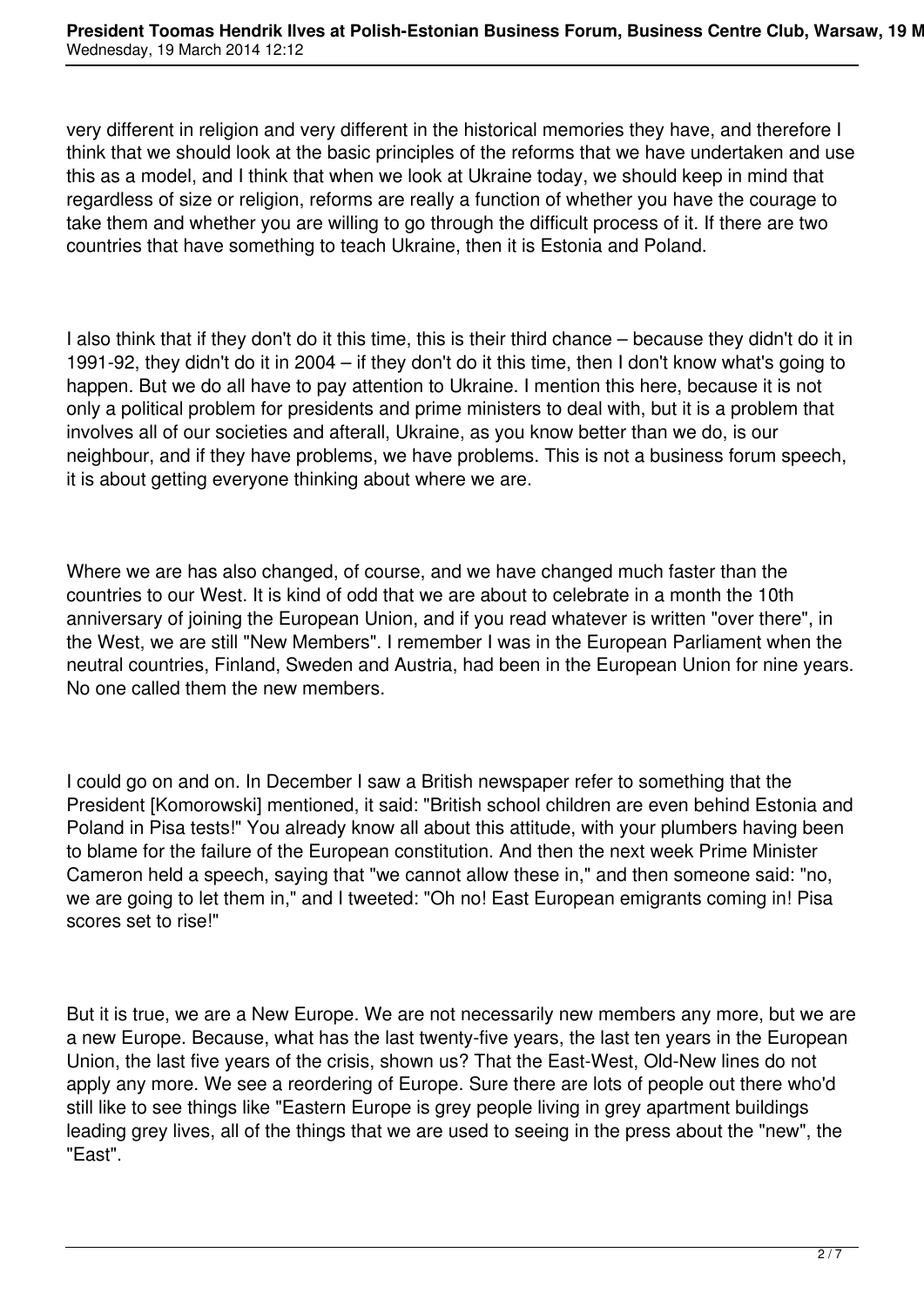But in fact, I think the crisis has shown us that this picture of Europe is shifting, it is not East vs West, it's a 90° turn. We are the countries that did well.

I remember reading three years ago an article in the Financial Times by the former head of the legal services of the European Union saying there would have been no economic crisis of there hadn't been an enlargement of the EU. I didn't quite understand that. When you look at who is in trouble, it's not a matter of enlargement. It's a matter of who is responsible, who is not responsible.

When we look at Europe today, we see indeed a new Europe, and the new Europe are the countries that are willing to reform, that were willing to tighten their belts, that are willing to be innovative, that are not held back by saying "we can't do that, that's too hard". It is also interesting to know that when you look at the countries in Europe that have really big financial problems, and then compare it to where they rate in the Transparency International corruption list, there is no longer any "East is corrupt, West is pure"-division, again, it's a flip, it's 90 degrees, it's no longer East-West. In some cases it is East-West, but in most cases it's not, not in the case of Poland or in the case of Estonia. Corruption is where there are countries that today experience financial difficulties.

That is a general introduction to what I think that we should do in rethinking where we are. And here, especially at a business forum of Poland and Estonia I want to see that we start thinking differently. We should be proud of being new. Because we are doing the new things. We are doing things better than the old way of doing things.

Being responsible, of course, shouldn't be a new thing, but in Europe it is "new". Keeping your budgets more or less in shape, not exceeding the limits to which you had agreed, even doing something that Estonia and Poland do, but most countries in NATO don't do is actually meet their 2% commitment. In fact, you can play by the rules. Not exceed the Maastricht criteria. And do your 2% of defense. And be successful. The excuses that can be found – we can't do that, we can't pay 2% because we have to spend on our social welfare policy – well, in fact, if you look at social welfare spending, who is doing 2% and doing the other things as well?

So we need to think differently. They need to think differently, much more than we do, but certainly, we also need to be much more proud than we are. Enough of "the Polish plumber"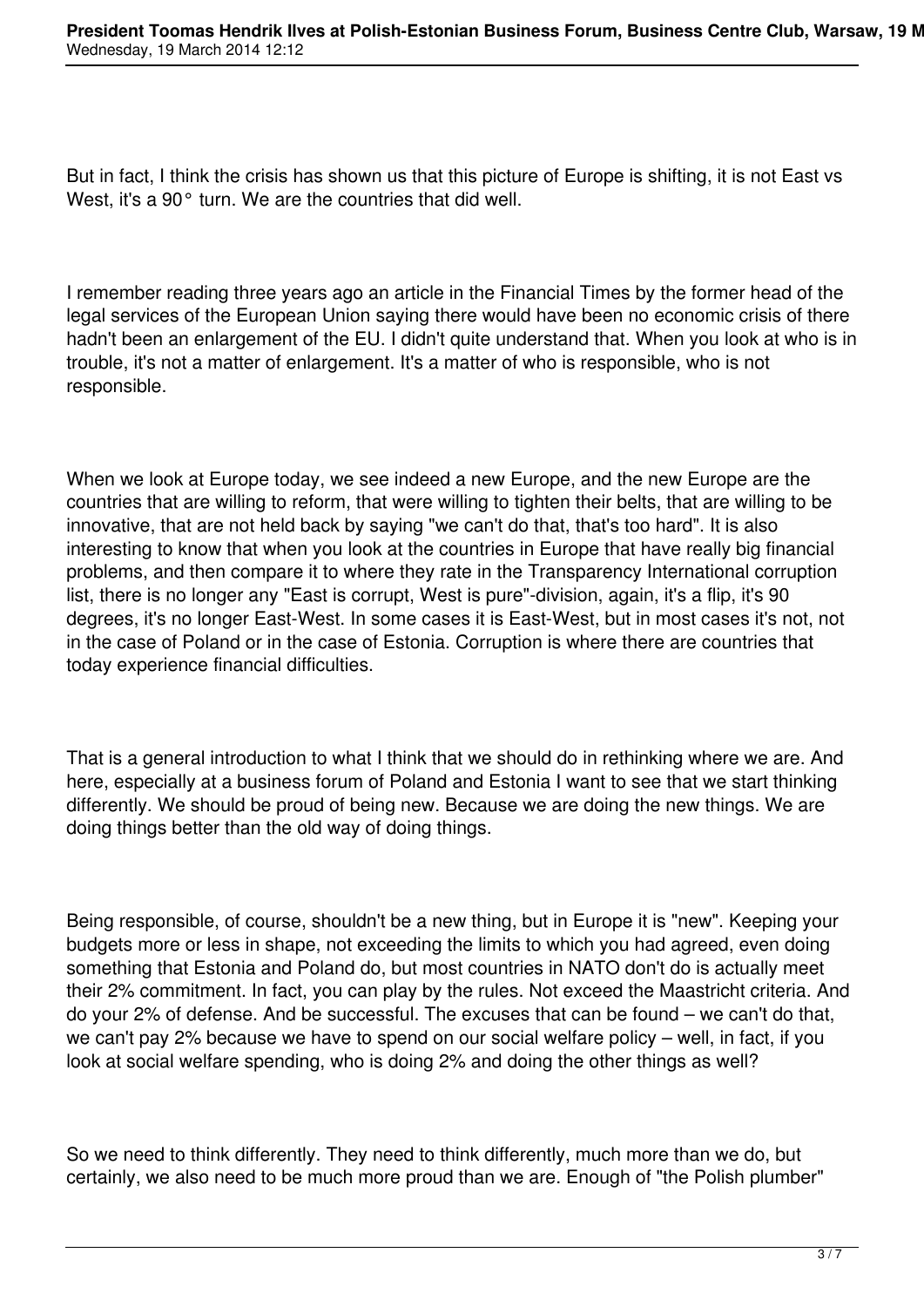and "the Estonian bus driver". That time is over, and in fact, we should be willing and ready to say to those countries: maybe you should do what we are doing.

We are much smaller than Poland, but despite our size – this is one of the points, it's not about size – we in Estonia have become much larger than we are in terms of population by trying to increase our functional size through innovation, through and ICT. We started in the early 1990s, we did it for very pragmatic reasons, we saw that when it comes to physical infrastructure, to get the number of Autobahns they have in Germany was going to take us fifty years. But Mosaic, the first web browser, came out in 1993, so here we could start from scratch and be no longer ahead or behind anyone else.

So we started teaching our children how to use computers, and 15 years later we had the largest number of tech startups per capita in Europe, at least that is what The Economist says. We have the most advanced network of digital services, both public and private, here we are clearly ahead of anyone else in Europe and probably most of the world at this point.

So we're getting to a point where all of our prescriptions are digital, you can go anywhere in the country with your electronic ID and get your prescription; 99% of our bank transfers, 99% of tax returns are done online. 25% of our population votes electronically, and this is true of the last three elections that we've had. We have a digital signature law that gives you a unique identity which is about the only thing that the NSA can't crack. And we have a data exchange system that is very, very secure, the NSA cannot crack it because it is at the level of encryption they are not able to crack at this point, and probably won't be for another twenty years.

And now the Finns have adopted it. You don't know our relationship to Finland but it's kind of like Switzerland adopted our system – not bad. What we are doing with this is that we are now extending the system, so that Estonians will be able to take out their prescriptions in Finland, and they will be able to take out their prescriptions in Estonia, and we are trying to extend that to all kinds of other services.

The key to what a new European nation like ours does is that you have online security, but there are some legal changes that you have to take as well – you need to have a digital signature law that most countries in fact in Europe do have, but it means that you can digitally sign legal documents. Once you do that, we have calculated in Estonia, you save a week of work per year per person, that is about 2% of GDP, because you don't have to go and fill things out. It helps that we have another law which is the "once only" law. Once the government has a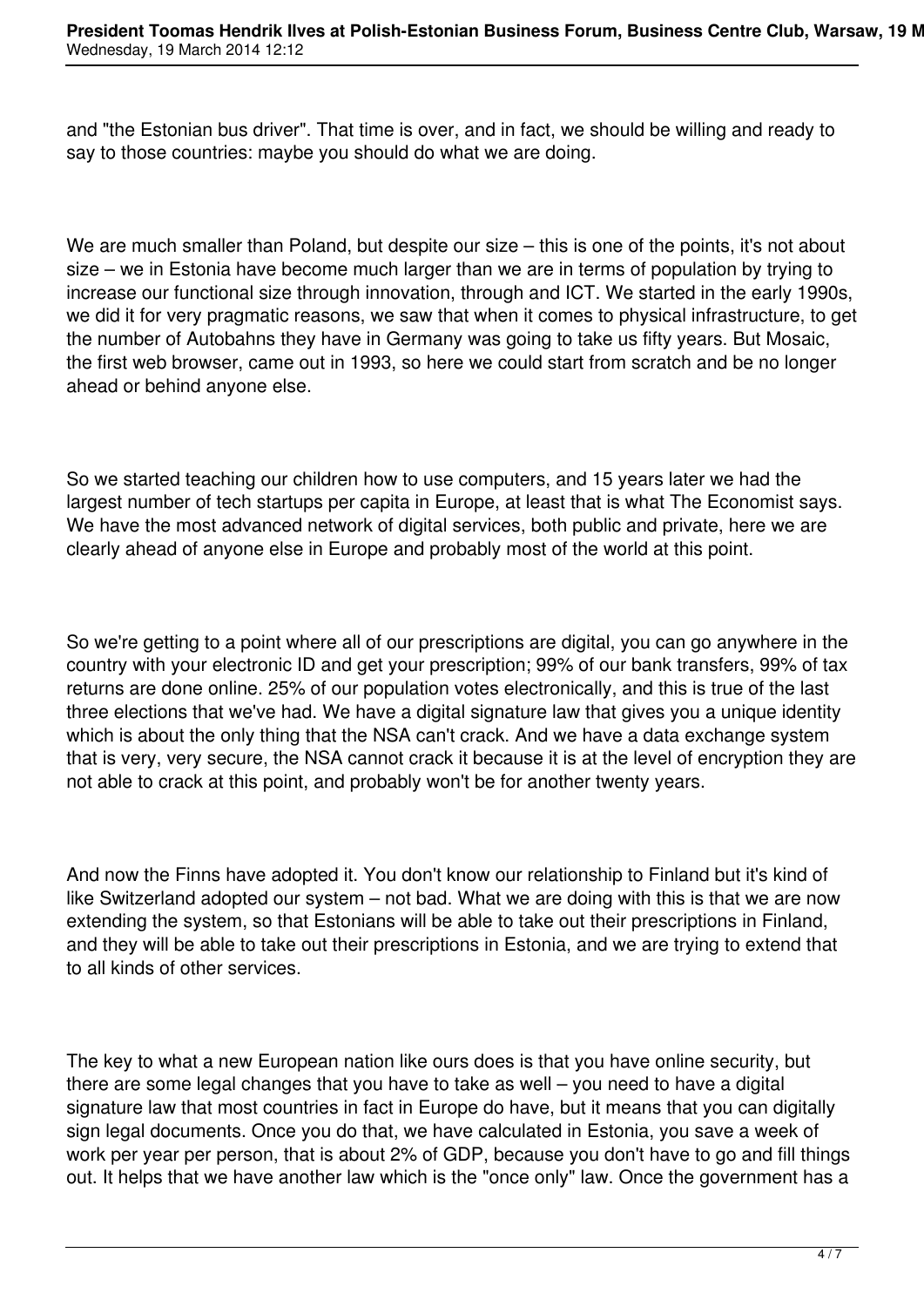bit of data on you, they can never ask you again. If you think of all the forms you have signed, you've had to write out every time your address, your ID-number, your telephone number. In Estonia the government may not do that more than once, because it already has that information.

That means that everything becomes very streamlined and by definition you create a government cloud. Everyone talks about cloud computing being the future, but we already have the government cloud. One of the results of what digitization allows you to do is that: In Europe, the laws for setting up a company are more or less the same. In Italy it takes 18 months to set up a company. You have to choose a board of directors, and you have to show that everyone of them have paid their taxes, they're not bankrupt, they pay their alimonies, they've done eall those things. The way you do it in Italy is that you send in the paperwork, it goes to one ministry, then it goes to another ministry, then eventually someone looks through it, and it gets a stamp on it and then it goes to the third ministry. And 18 months later you are allowed to start a company.

In Estonia you simply put the names of the board members there, the address and the ID numbers of the board members, and in 18 minutes you have your company. These are the advantages of going digital, and it allows a small country like ours to be way ahead of large countries that are considered by the "Old Europe" all the usual things that are said about "Old" versus "New". And this again is an example why I think we need, in Poland and Estonia, to rethink the concept of "new" and make it a much more positive thing, and to believe in ourselves as being the wave of the future.

I chair the European Commission's steering group on cloud computing, we will present our report on Friday [March 21] on that we've done in the past year and a half, and I think that the future will lie very much in the digitization of our economies. Poland's CIO (Chief Information Officer) has been very active there. When I look at how the future will develop I see that those countries that invest in these future technologies, like Poland, will be way ahead of those that won't do it. And there are a number of "old" European countries that simply say: "We are not going to do what you guys are doing". And if they don't do it, well, in five years, ten years, they will still be using paper. They will not be exhanging data. They will not be able to do research based on anonymized personal health care data. And they will fall behind.

And the countries that invest in the future and innovation will be ahead. This is again a call for countries like ours, Estonia and Poland, to invest in these things more and more and to cooperate. I see that in Poland, already 3,5 million people do their taxes online as of last year. I think this is a very good direction, it is much faster, easier on the nerves. I fill out my taxes in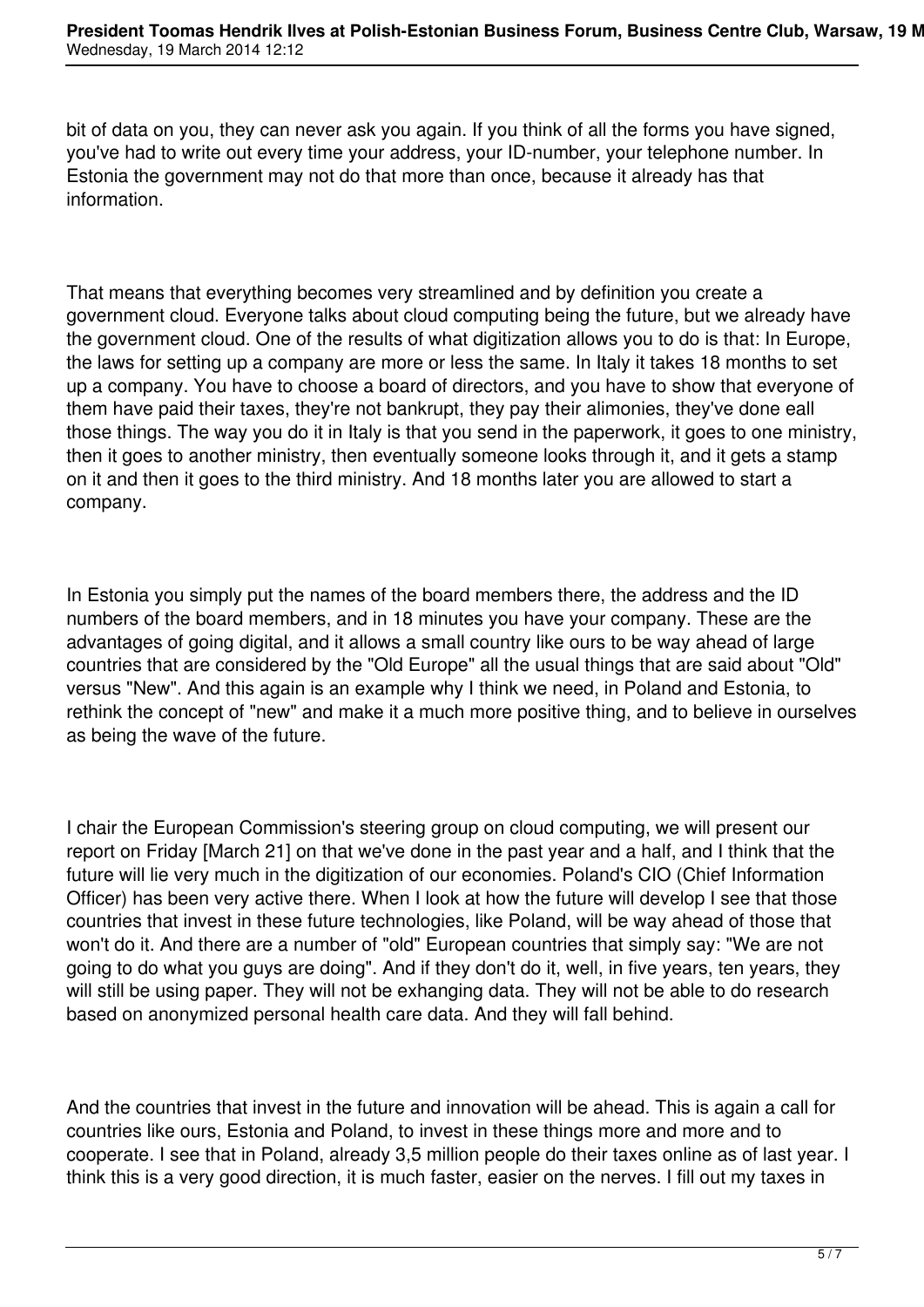three minutes. The government has filled out the taxes for me and said, don't make too much. It's not a problem!

More importantly, it's not only the IT. It's also the idea that we belong to a Europe that believes in financial responsibility, that we do follow the rules we ourselves agreed on, that are for transparency, for openness, for liberal trade, in the EU we don't really need to protect anything. We need to make these voices heard in Europe, and big Estonia is ready to lead the charge. But we certainly count on Poland to be helping us, because Poland is the country that I think will emerge as the most important so-called new country.

There was a great headline last year in an article written by a German political scientist, really a very smart political scientist, Ulrike Guérot. The headline said everything about where Poland is today. And the headline was as follows: "To Germany, Poland is the New France". Referring, of course, not to the "Polish plumber" France but to the idea that the Franco-German engine of the European Union led the European Union for all those years, and today we see that Poland is emerging as that country that represents the forward-thinking, positive, the innovative side of Europe among the large countries, and that Germany and other countries are waking up to this.

So when we look at where we are, when we look at all the statistics on trade between us, it is huge by our standards, it grew by 23% last year. One of our guys here, Armin Karu, five years ago won the award of the Polish Chamber of Commerce as the best investor of Poland for 2008 or 2009. So we have close contacts, we are working together, but we need to do far more together, because of the synergy of our thinking and your thinking, our thinking together, also in the economic sphere, as well as the political where we agree on everything anyway – when it comes to who's good, who's bad, what we think about Crimea, what we think about a very large country to our East and what it's done, we understand, we don't really have to explain it.

Sometimes I do tell Estonians – this is the grim side of our history but it is part of our common history as well – that there's only one large country in Europe that understands the term "mass deportation". That says it all to me. And therefore we do know what's going on, and you know what's going on, and you can take the political side of things, the historical memory, and add to that the willingness to do new things and to turn fish soup into aquaria that we do know how to do, and in the next 20-25 years Europe will look like Poland, Europe will look like Estonia, rather than us trying to look like them.

And so I would say, we want a new Europe, and we are the new Europe, and not the way they